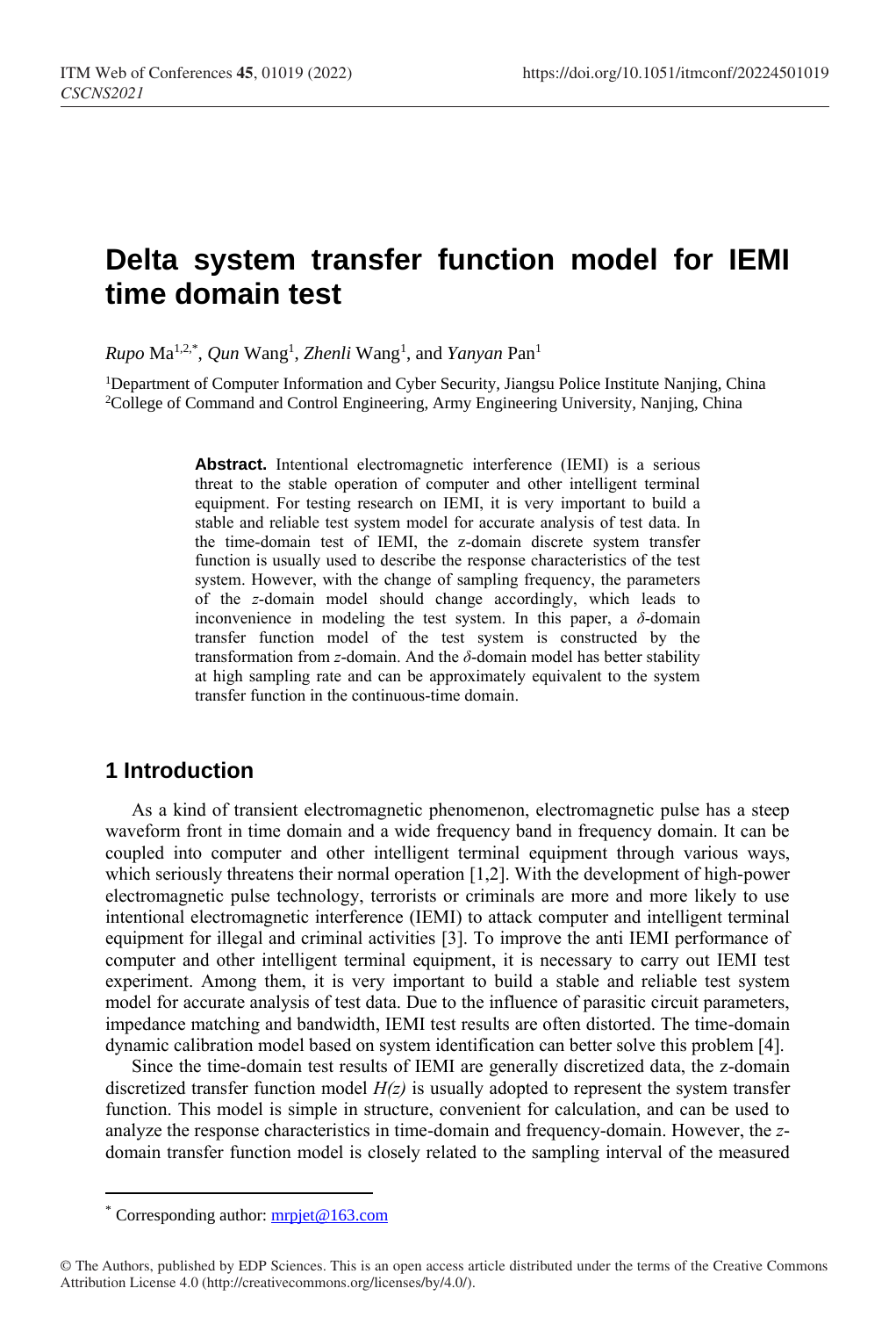waveform. With different sampling intervals, the parameters of the *z*-domain model will change. When sampling at a high speed, the *z*-transform may appear that the poles are located on the stable boundary, and its quantization error may lead to the deterioration of the system stability [5]. To solve this problem, a  $\delta$ -domain transfer function model is proposed in this paper. By applying  $\delta$  transformation from the *z*-domain model  $H(z)$ , a stable system transfer function model with approximate continuous-time domain (*s*-domain) is constructed.

## **2** <sup>δ</sup> **Operator and transformation**

The  $\delta$  transform was first proposed as Euler approximation and was used in digital filtering [6], but it was not noticed at that time. The *δ* transformation was carried out as a pioneering research until 1986 by Goodwin et al. and began to attract wide attention [7]. The *δ*  transform is a new discretization method, which can solve the instability of the system model caused by the small sampling interval of the *z* model [8,9]. In the case of fast sampling, the discrete model of the  $\delta$  operator approaches the continuous-time domain model. Therefore, the *δ* operator is used as a unified description method for continuoustime domain model and discrete-time domain model [10]. *δ* operator is defined as [11]

$$
\delta = (q-1)/T \tag{1}
$$

where, *q* is the forward shift operator, and *T* is the sampling interval. In the  $\delta$ -domain, the corresponding variable of the *δ* operator is *γ*. When mapping from *z*-domain to *δ*-domain, the above formula can be written as

$$
\gamma = (z-1)/T \tag{2}
$$

For the *z*-domain system model

$$
H(z) = \frac{b_0 + b_1 z^{-1} + b_2 z^{-2} + \dots + b_n z^{-n}}{a_0 + a_1 z^{-1} + a_2 z^{-2} + \dots + a_m z^{-m}}
$$
(3)

substitute  $z = T\gamma + 1$  into the above equation,

$$
H(\gamma) = \frac{b_0 + b_1 (T\gamma + 1)^{-1} + b_2 (T\gamma + 1)^{-2} + \dots + b_n (T\gamma + 1)^{-n}}{a_0 + a_1 (T\gamma + 1)^{-1} + a_2 (T\gamma + 1)^{-2} + \dots + a_m (T\gamma + 1)^{-m}}
$$
\n
$$
\tag{4}
$$

the *δ*-domain system model can be obtained by expanding the above formula

$$
H(\gamma) = \frac{b'_0 + b'_1 \gamma^{-1} + b'_2 \gamma^{-2} + \dots + b'_n \gamma^{-n}}{a'_0 + a'_1 \gamma^{-1} + a'_2 \gamma^{-2} + \dots + a'_m \gamma^{-m}}
$$
(5)

The coefficients of  $b_i'$  and  $a_i'$  are [12]

$$
a_i' = T^i \sum_{j=i}^m a_j C^i_j \tag{6}
$$

$$
b_i' = T^i \sum_{j=i}^n b_j C_j^i \tag{7}
$$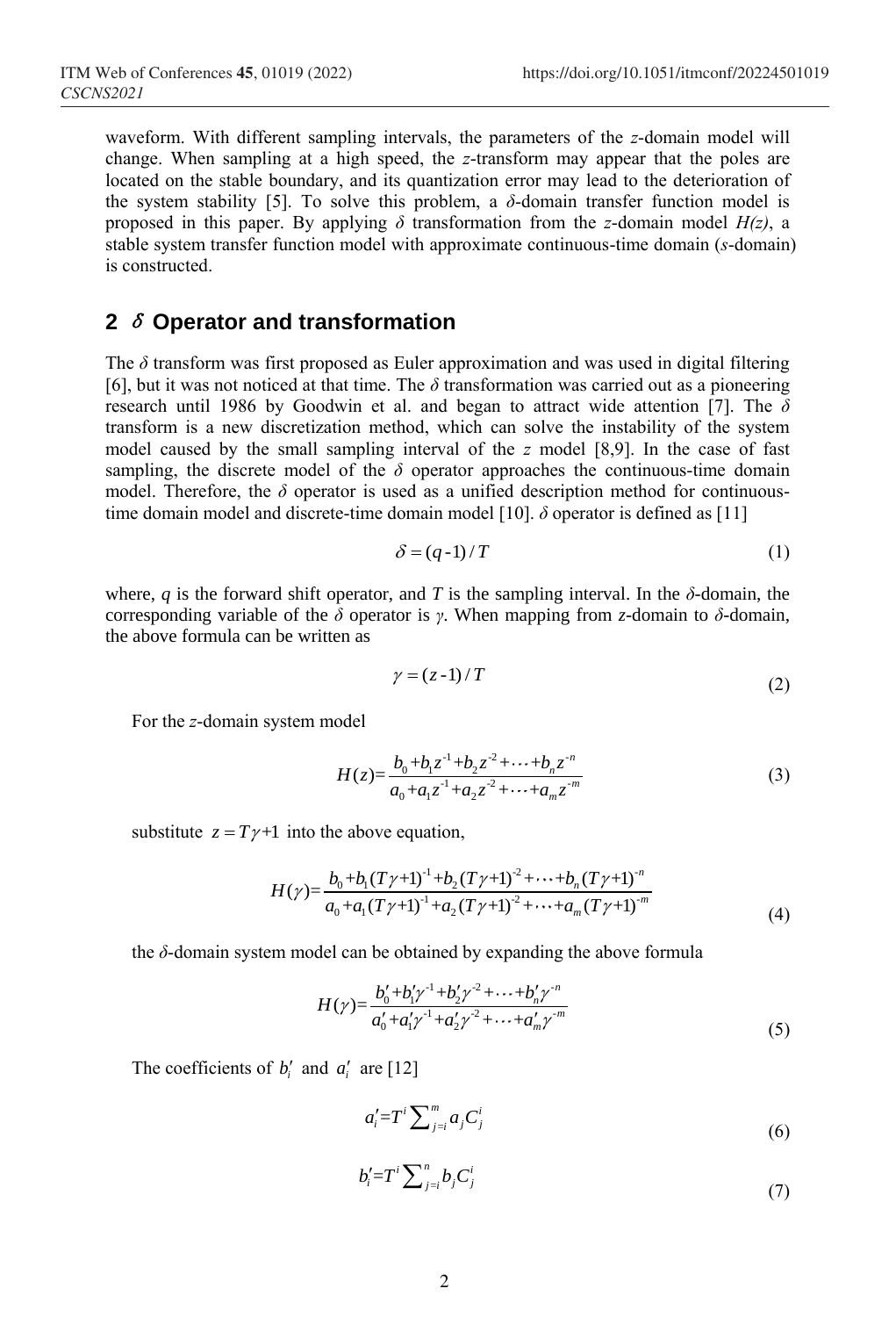where,  $C_j^i = j!/[i!(j-i)!]$ .

When the zero-pole method is used to represent the system model, the transformation of the zero-pole from the *z*-domain to the *δ*-domain is linear. Suppose the zero-poles of the *z*domain are  $z_k$  and  $p_k$ , the zero-poles  $o_k$  and  $p_k$  of the  $\delta$ -domain are

$$
O_k = (z_k - 1) / T \tag{8}
$$

$$
\rho_k = (p_k - 1) / T \tag{9}
$$

### **3 Interpretation of result**

#### **3.1 Inconsistency of** *H(z)*

A group of time-domain waveforms measured by the magnetic field (B) sensor are shown in Fig. 1, and the system transfer function  $H(z)$  curves obtained by system identification tool is shown in Fig. 2. It is found by comparison that when the sampling interval is changed, the transfer function curves of the system are obviously different, which means the sampling frequency has significant influence to *z*-model. In Fig. 2, the system transfer function curves at sampling intervals of 1ns, 0.5ns and 0.2ns are significantly different, while the system transfer function curves at sampling intervals of 0.1ns tend to be consistent with that at 0.2ns. Therefore, the sampling interval of 0.2ns is a limit value of the transfer function of the system, and the corresponding sampling frequency is about 10 times the highest frequency of the input signal.



**Fig. 1.** Time-domain waveforms of B sensor. **Fig. 2.** *H*(*z*) curves.

#### **3.2 Validity of the** *δ* **transform**

Taking a given continuous-time domain system function model as an example, the validity of the transformation from *z*-domain to  $\delta$ -domain is verified. Let the continuous-time domain system model be

$$
H(s) = \frac{0.2s^2 + 0.3s + 1}{s^3 + 0.5s^2 + 0.4s + 1}
$$
\n(10)

For the above formula *H(s)*, the transformation from s-domain to *z*-domain is realized through the matlab function c2dm (custom sampling interval *T*), and the transfer function  $H(z)$  in discrete-time domain is obtained. The zero-poles of  $H(z)$  are substituted into the formulas (8) and (9) to obtain the zero-poles of the *δ*-domain, and then the *δ*-domain model coefficients are obtained through the function zp2tf. Because the *δ*-domain model is approximate to the continuous-domain model at high sampling rate, the amplitude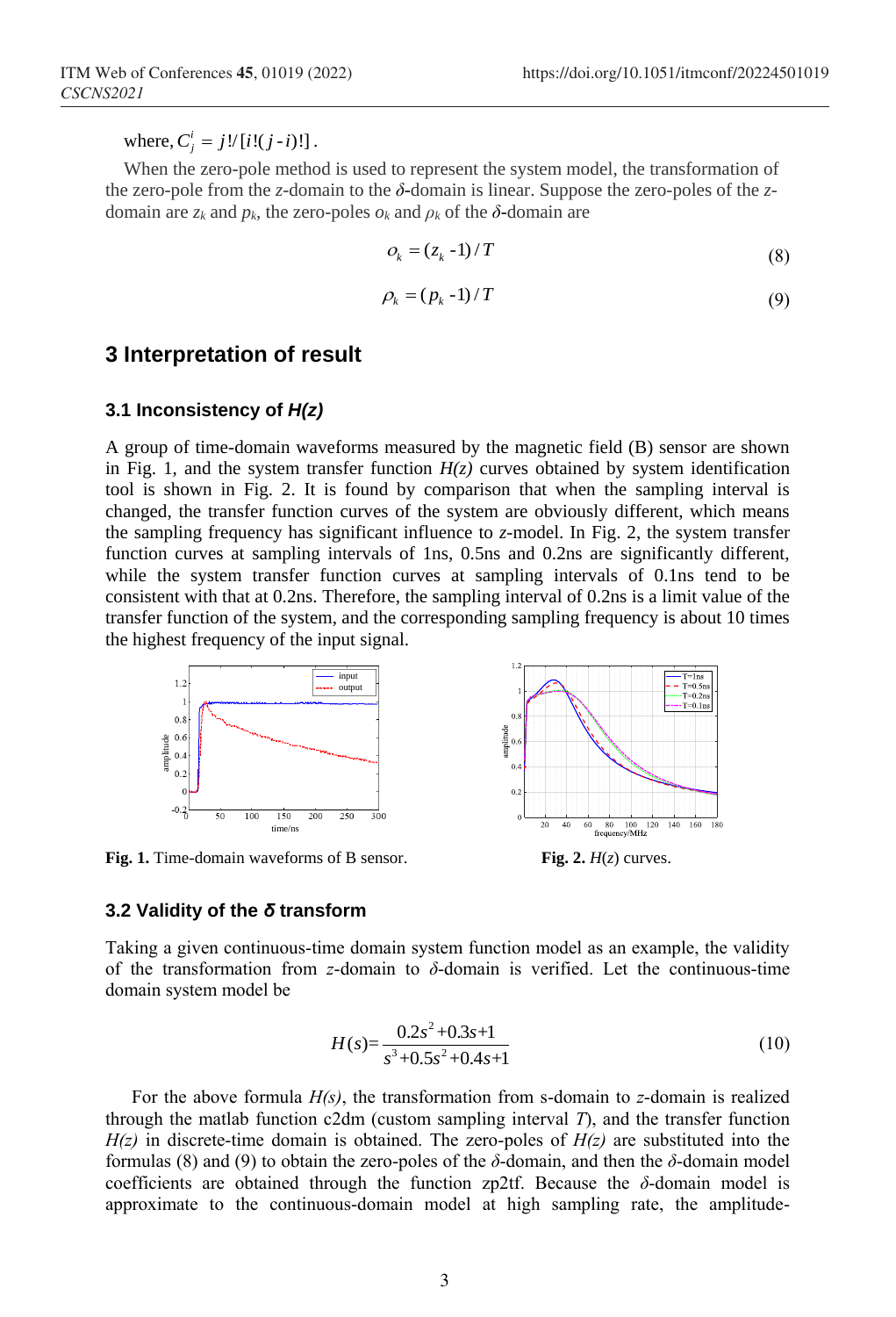frequency curve and step response curve of the transfer function can be obtained by functions freqs and step respectively.

When the sampling interval *T* of *H(s)* is different, the numerator and denominator coefficients of the system model mapped to the  $\delta$ -domain are shown in Table 1. The amplitude-frequency curves of the system transfer function are shown in Fig. 3, and the system step response curves are shown in Fig. 4.

| T(s)   | numerator coefficients |             |        | denominator coefficients |        |              |         |
|--------|------------------------|-------------|--------|--------------------------|--------|--------------|---------|
|        | $b'_0$                 | $b_{\cdot}$ | $b_2'$ | $a_0$                    | $a_i$  | $a_{\gamma}$ | $a_{3}$ |
| 0.1    | 0.2113                 | 0.3903      | 0.9751 |                          | 0.5316 | 0.5367       | 0.9751  |
| 0.01   | 0.2010                 | 0.3092      | 0.9975 |                          | 0.5028 | 0.4140       | 0.9975  |
| 0.001  | 0.2001                 | 0.3009      | 0.9998 |                          | 0.5003 | 0.4014       | 0.9998  |
| 0.0001 | 0.2                    | 0.3001      |        |                          | 0.5    | 0.4001       |         |

**Table 1.** Numerator and denominator coefficients of *δ*-domain model.





**Fig. 3.** Amplitude-frequency curves of *δ*-domain. **Fig. 4.** Step response curves of *δ*-domain.

As can be seen from Table 1, with the decrease of the sampling interval, the differences between the coefficients of the *δ*-domain system transfer function obtained at different sampling intervals become smaller. In the table, when the sampling interval is 0.001s and 0.0001s, the numerator and denominator coefficients of the system transfer function is very close to the continuous-time domain(*s*-domain) function. It can also be seen from the Fig. 3 and Fig. 4 that the amplitude-frequency curves and the step response curves of the system are in good agreement with these of the continuous-time domain when the sampling interval is 0.001s and 0.0001s. It means that the frequency response and the step response remain consistent in small sampling intervals, and the *δ*-domain model can be approximate to the *s*-domain model.

| T(ns) | numerator coefficients  |                       |                       | denominator coefficients |                    |                       |                                      |
|-------|-------------------------|-----------------------|-----------------------|--------------------------|--------------------|-----------------------|--------------------------------------|
|       | $b'_{0}(\times 10^{8})$ | $b'_1 \times 10^{17}$ | $b'_2 \times 10^{23}$ | $a'_0$                   | $a'_1 \times 10^8$ | $a'_2 \times 10^{17}$ | $a'_3 \left( \times 10^{24} \right)$ |
|       | 1.9613                  | 0.4731                | 0.3299                |                          | 3.1551             | 0.5251                | 0.2419                               |
| 0.2   | 1.5476                  | 1.3206                | 2.4322                |                          | 4.8443             | 1.4093                | 0.9502                               |
| 0.1   | 1.5142                  | 1.4667                | 2.8492                |                          | 5.0894             | 1.5584                | 1.0809                               |
| 0.05  | 1.5179                  | 1.5330                | 3.0087                |                          | 5.1992             | 1.6264                | 1.1351                               |

**Table 2.** Numerator and denominator parameters of *δ*-domain system model of B sensor.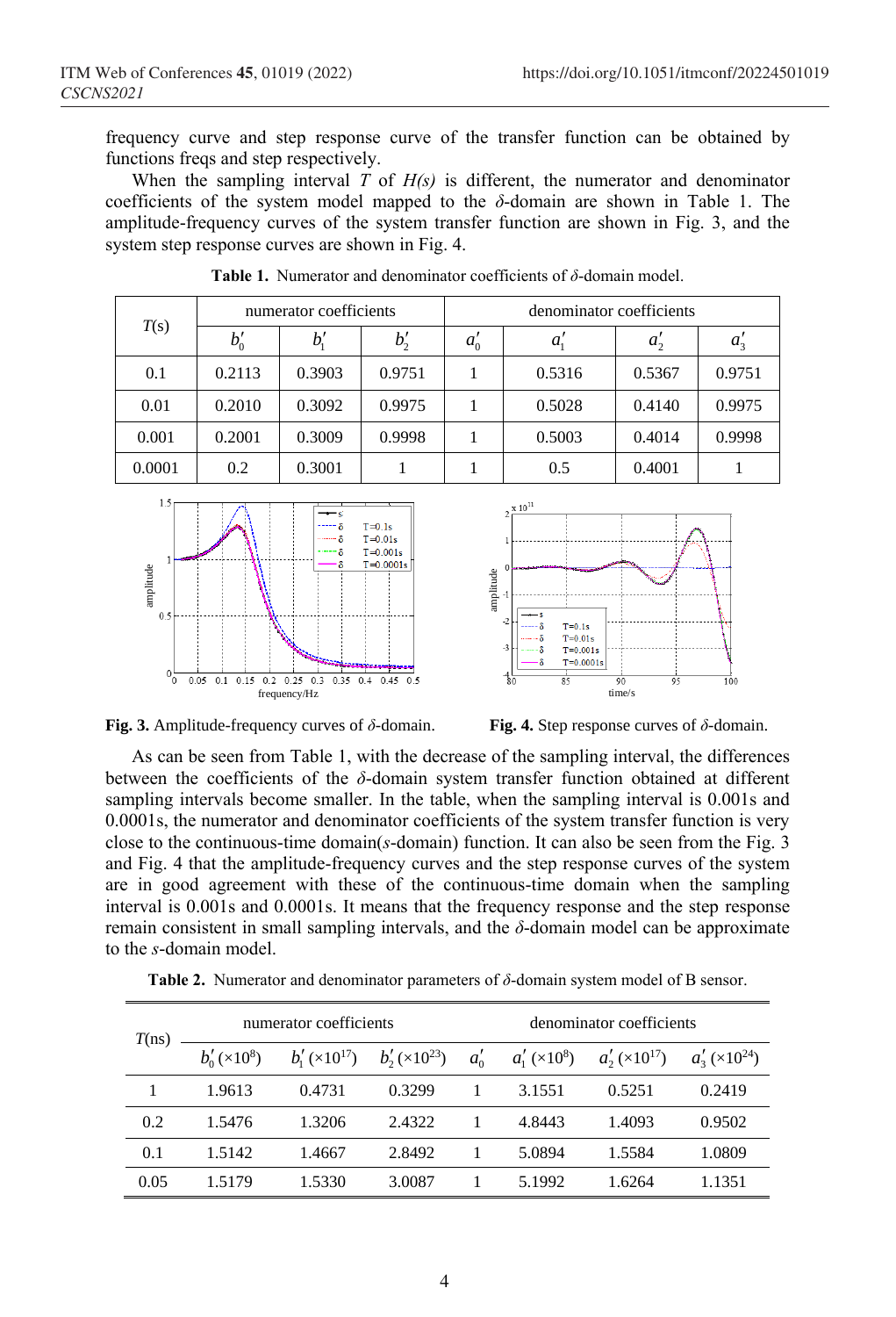#### **3.3** *δ***-domain system model of the B sensor**

As for the *z*-domain transfer function model of the B sensor shown in Fig. 2, *δ* transformation can be carried out to obtain the *δ*-domain system model. The B sensor *δ*domain model with sampling intervals of 1ns, 0.2ns, 0.1ns and 0.05ns can be obtained by linear interpolation method, and the numerator and denominator parameters are shown in Table 2, the amplitude-frequency curve of the transfer function is shown in Fig. 5, and the step response is shown in Fig. 6.





**Fig. 5.** Amplitude-frequency response of B sensor. **Fig. 6.** Step response of B sensor.

It can be seen from the Table 2, when the sampling interval is 0.1 ns and 0.05 ns, the difference of the numerator and denominator coefficients of the system transfer function is not much. The amplitude-frequency response and the step response as also remain almost the same in Fig. 5 and Fig. 6. Therefore, the *δ*-domain model could approximate *s*-domain model when the sampling interval is less than 0.1 ns.

# **4 Conclusion**

In time-domain test of IEMI for computer and other intelligent terminal equipment, discrete transfer function model in *z*-domain is usually adopted. This model can conveniently describe the response characteristics of the measurement system with limited parameters, but with the change of sampling interval, the parameters of the *z*-model changes accordingly. This paper proposes a  $\delta$  transformation method to construct a  $\delta$ -domain transfer function model. It is verified that the *δ*-domain model is more stable and approximate to the *s*-domain system transfer function at higher sampling frequencies, which provides a convenient tool for transforming *z*-domain models between different sampling frequencies.

This work is supported by the Research Project of High Level Talents of Jiangsu Police Institute (No.2911118010).

## **References**

- 1. B. H. Zhou, B. Chen and L. H. Shi, *Electromagnetic Pulse and Engineering Protection*, Beijing, China: National Defense Industry Press (2003)
- 2. J. Lopes-Esteves and C. Kasmi, Remote and Silent Voice Command Injection on a Smartphone through Conducted IEMI - Threats of Smart IEMI for Information Security, System Design & Assessment Note SDAN 48 (2018)
- 3. IEC SC77C, High Power Electromagnetic (HPEM) Effects on Civilian Systems-IEC Document 61000-1-5 Working Draft (2002)